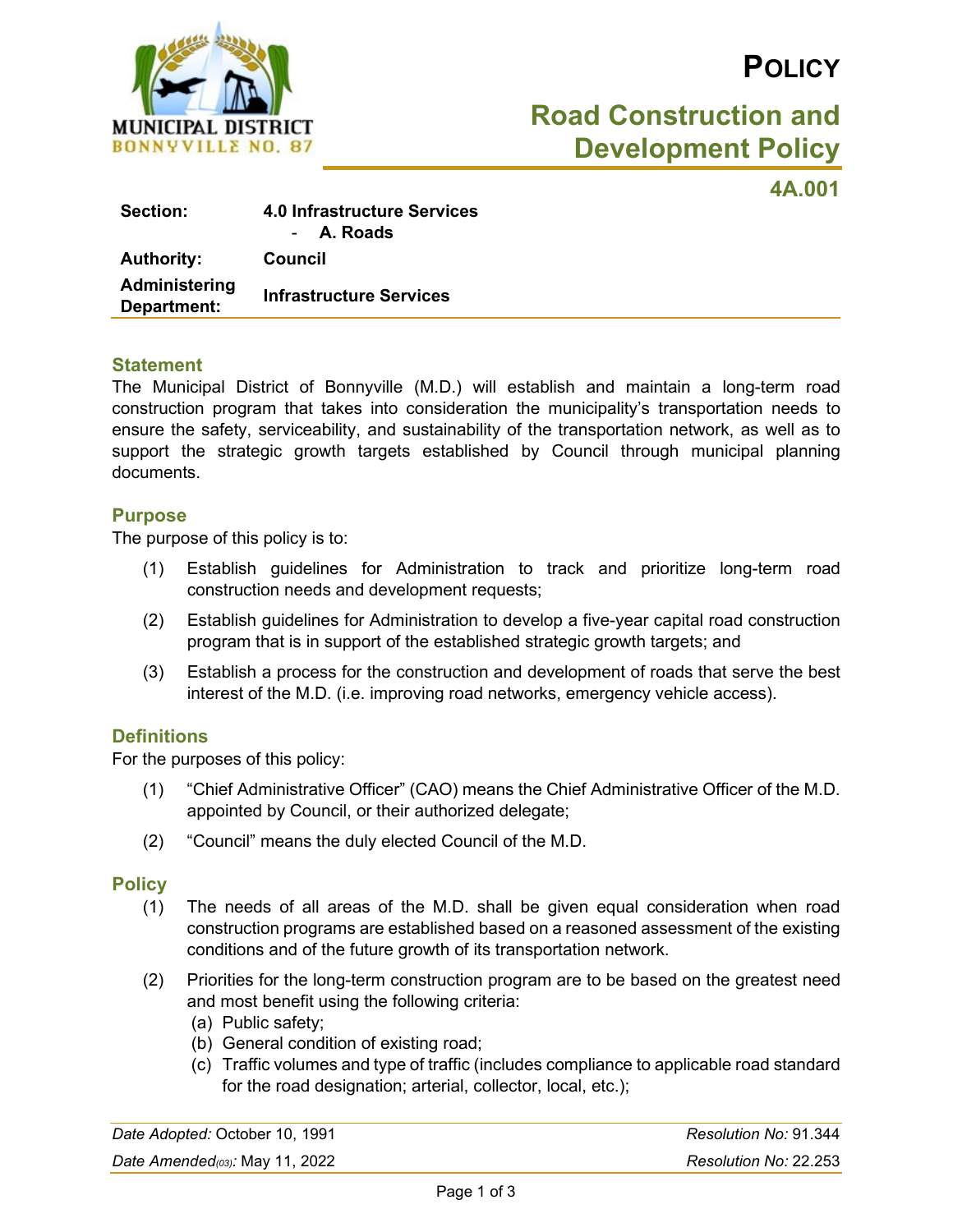

**4A.001**

- (d) Traffic patterns and alternative roads available;
- (e) Service for new development and growth strategies;
- (f) Maintenance concerns; and
- (g) Cost of construction.
- (3) To facilitate land acquisition, bridge funding requests, legislative permitting, and planning requirements, a four-year construction strategy will be maintained by Infrastructure Services.
- (4) The General Manager of Infrastructure Services, in consultation with Council and the CAO, shall prepare a listing of proposed projects for a long-term road construction program prior to August 1<sup>st</sup> following the year of the municipality's general election.
- (5) The CAO and General Manager of Infrastructure Services will review the proposed projects and complete an evaluation based on the aforementioned respective criteria.
- (6) The General Manager of Infrastructure Services or their designate will arrange a road tour with Council to review priorities, as requested by Council.
- (7) The proposed long-term construction program will be presented to Council prior to October 1<sup>st</sup> following the year of the municipality's general election for approval.
- (8) Projects that are currently on the long-term construction schedule may be given a higher priority and completed prior to any new projects subject to Council direction and budget restrictions.
- (9) Council may approve projects not included in the long-term construction program that are in the best interest of the M.D. and/or the public and meet the following criteria:
	- (a) The requested project serves public needs within the M.D. other than the planned land development;
	- (b) The proposed land development provides benefits to the M.D. other than developed lots for sale;
	- (c) The landowner has offered to finance the construction of the requested project either in whole or partially; and
	- (d) The landowner has offered to provide other non-monetary considerations to the benefit of the M.D. and help facilitate the construction of the requested project.
- (10) Where it is determined by Infrastructure Services that additional road right-of-way is required to meet the appropriate road standard, the M.D. shall execute an agreement with the developer for the acquisition of required land for the purpose of road widening, for each parcel the developer owns adjacent to the road allowance or road requested for improvement. Compensation for required lands shall be in accordance with municipal legislation.
- (11) This policy shall only apply to roads under the direction, control, and management of the M.D. and not any lease roads, private accesses, or any other roads on private lands.

| Date Adopted: October 10, 1991 | Resolution No: 91.344 |
|--------------------------------|-----------------------|
| Date Amended(03): May 11, 2022 | Resolution No: 22.253 |